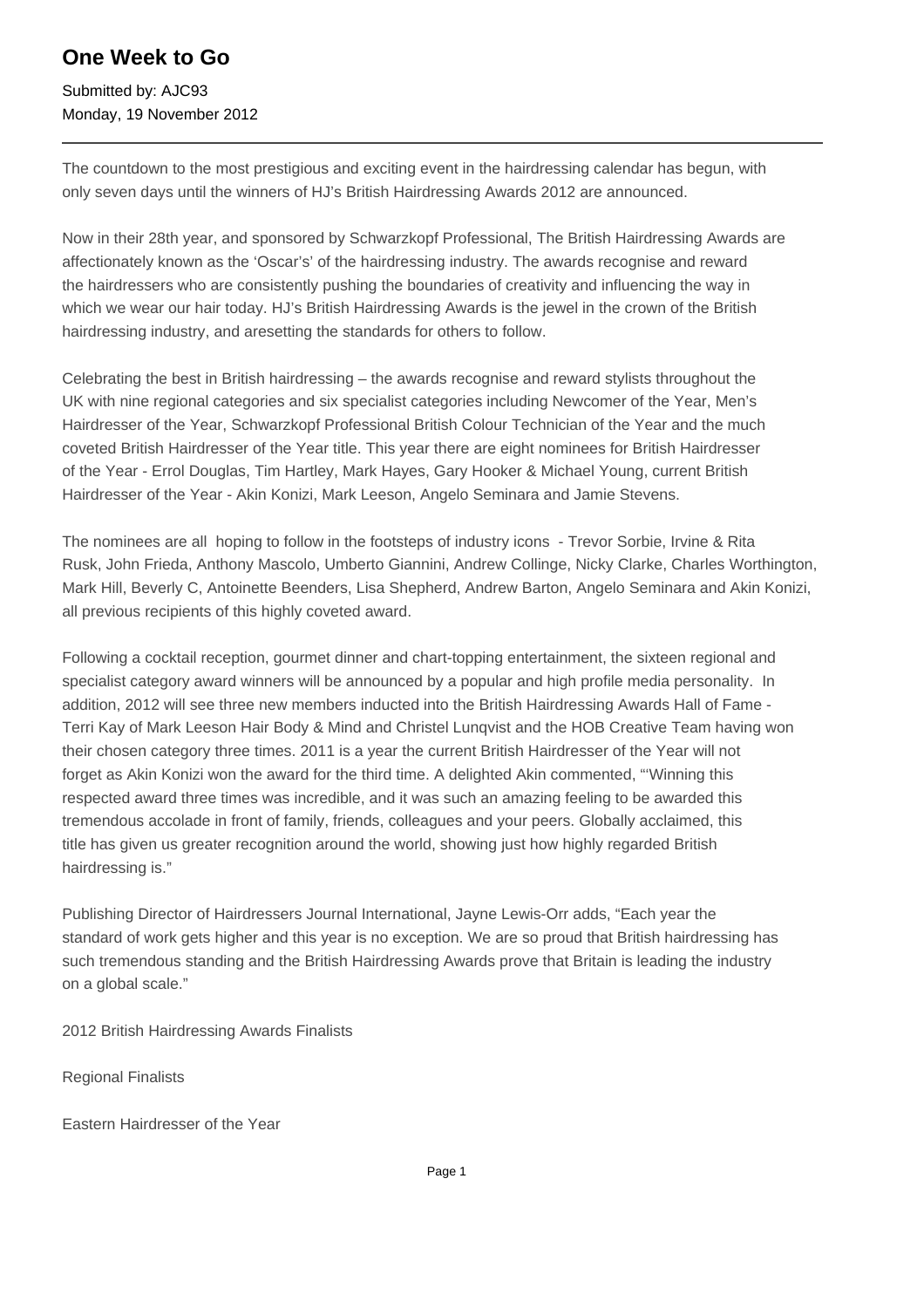Shaun Hall Mark Leeson Hair Body & Mind Mansfield, Nottinghamshire Gemma Hensman Hensmans Northampton Nathan Jasztal Silhouette Du Barry Chelmsford Kevin Miller Millers Bishops Stortford Tim Thomas and Emma Bedwell Hoop Hair Clacton-on-Sea, Essex Kai Wan p.kai Hair Hampton, Peterborough

London Hairdresser of the Year

Bree Davie and Alfie Booth Trevor Sorbie Hampstead Tina Farey The House of Rush Piccadilly Tracey Gallagher Andrew Barton Salon Covent Garden Skyler McDonald seanhanna Putney Cos Sakkas TONI&GUY South Kensington Jamie Stevens Jamie Stevens Hair Kensington Adam Szabo Trevor Sorbie Covent Garden

Midlands Hairdresser of the Year

Sarah Bowron and Adrian Bowron Aesthetics Solihull, West Midlands Nick Malenko and Ashley Gamble Royston Blythe Compton, Wolverhampton Peter Prosser Peter Prosser Hereford Matthew Roskell Francesco Group Weeping Cross, Stafford Sean Tetlow The Colour Room Stockport, Cheshire James Whyte Soul Hair Chester

North Eastern Hairdresser of the Year

Hannah Gordon Paul Gordon Scunthorpe Julian Holland The Mark Hill Salon Kirk Ella, Hull Marcus King Hooker & Young Wynyard, Co. Durham Alan Simpson and Karen Storr-Simpson Contemporary Guisborough, Clevelend Rachelle Summerson-Wright Janet Maitland Hair Excellence Gilesgate, Durham Alexander Turnbull Alexander Hair and Beauty Anlaby, Hull

Northern Ireland Hairdresser of the Year

Julie Cherry Shane Bennett Salon Hillsborough, Co. Down Clive Johnston and Ronan Quigley Clive Alexander Enniskillen, Co. Fermanagh Kevin Kahan Kevin Kahan Bangor Keith Kane Keith Kane Hair International Belfast Sharon Malcolm Sharon Malcolm Hairdressing Newtownards, Co. Down Andrew Mulvenna Andrew Mulvenna Belfast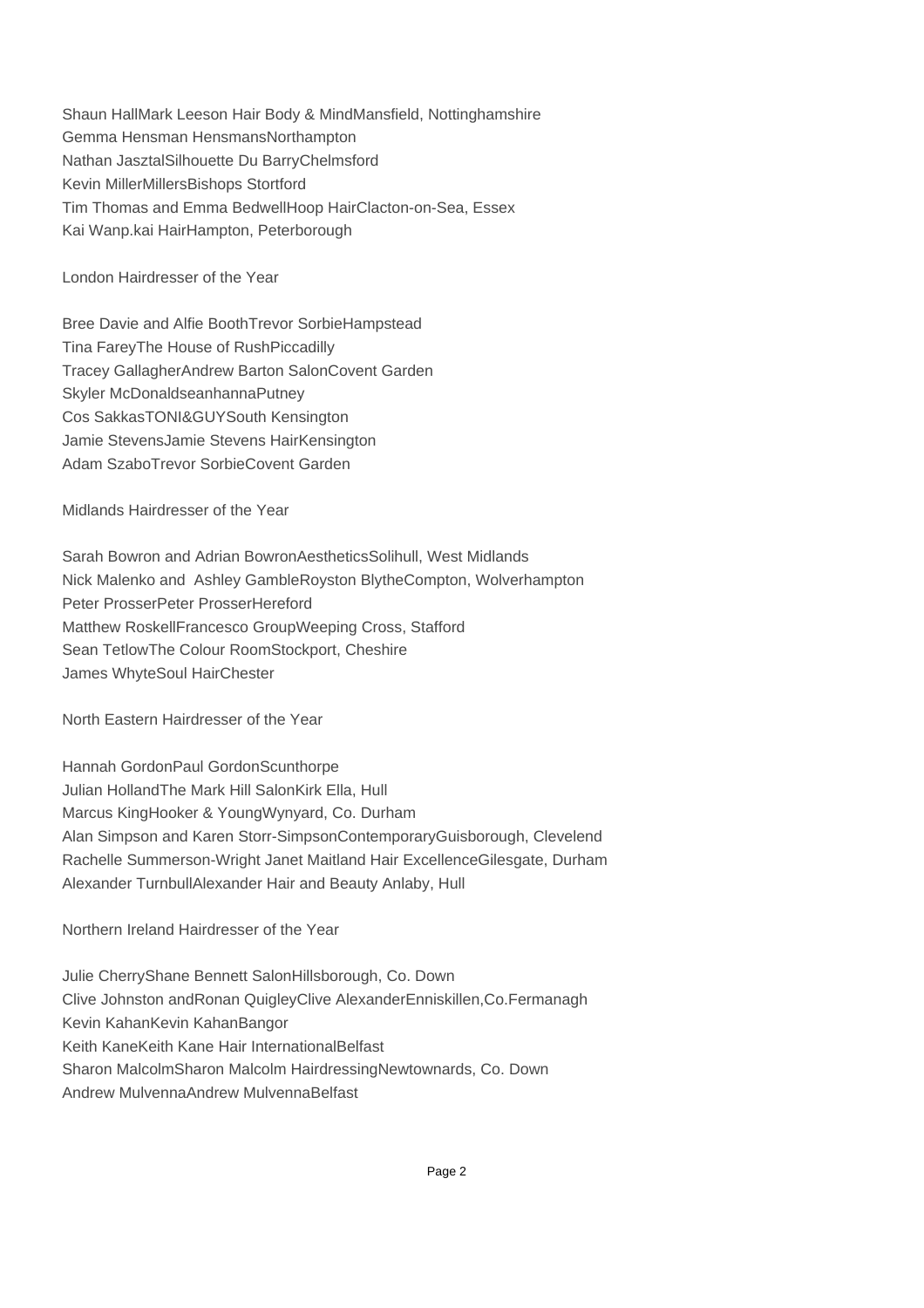## North Western Hairdresser of the Year

Harry Boocock The Hair Studio Headingley, Leeds Marcello Moccia Room 97 Creative Hairdressing Wakefield Joe Nions and Laura Finch CRC Cutting Room Creative Leeds Steve Rowbottom Westrow Leeds Gary Taylor Edward & Co. Brighouse, West Yorkshire Melenie Tudor En Route Hair & Beauty Wakefield, West Yorkshire

Scottish Hairdresser of the Year

Philip Bell Ishoka Aberdeen David Corbett David Corbett Hairdressing and Beauty Bothwell, Glasgow Brian Gallagher Gallagher Horner Hair Bishopsbriggs, Glasgow Suzie McGill Rainbow Room International Uddingston, Glasgow Kay McIntyre McIntyres Salons Dundee Janer Stewart Angels Aberdeen

Southern Hairdresser of the Year

Anna Chapman Trevor Sorbie Brighton, East Sussex Nadege Faverais Metropolis Hairdressing Kingston-upon-Thames, Surrey Bruno Marc Giamattei Marc Antoni Henley-on-Thames, Oxfordshire Ryan Nicoletti-Dowd Wigg Henley-on-Thames, Oxfordshire Gary Russell The Chapel Tunbridge Wells, Kent Louise Wood The Hair Advice Centre Englefield Green, Surrey

Wales & South West Hairdresser of the Year

Craig Chapman Craig Chapman Hair Design Launceston, Cornwall Martin Crean Martin Crean at Mode Chipping Campden, Glouchester Ian Davies Ocean Hairdressing, Cardiff Stuart Nicholson and David Coltherd Burlesque Hair Company Newport Ken Picton Ken Picton Salon Cardiff Abby Whittaker and Karly Whittaker Sarah Hodge Hairdressers Taunton, Somerset

Specialist Categories

Afro Hairdresser of the Year

Craig Chapman Craig Chapman Hair Design Launceston, Cornwall Patrick Forini TONI&GUY Sloane Square, London Junior Green Junior Green Hair & Beauty London Charlotte Mensah Hair Lounge London Erika Selvaggio TONI&GUY Regent Street, London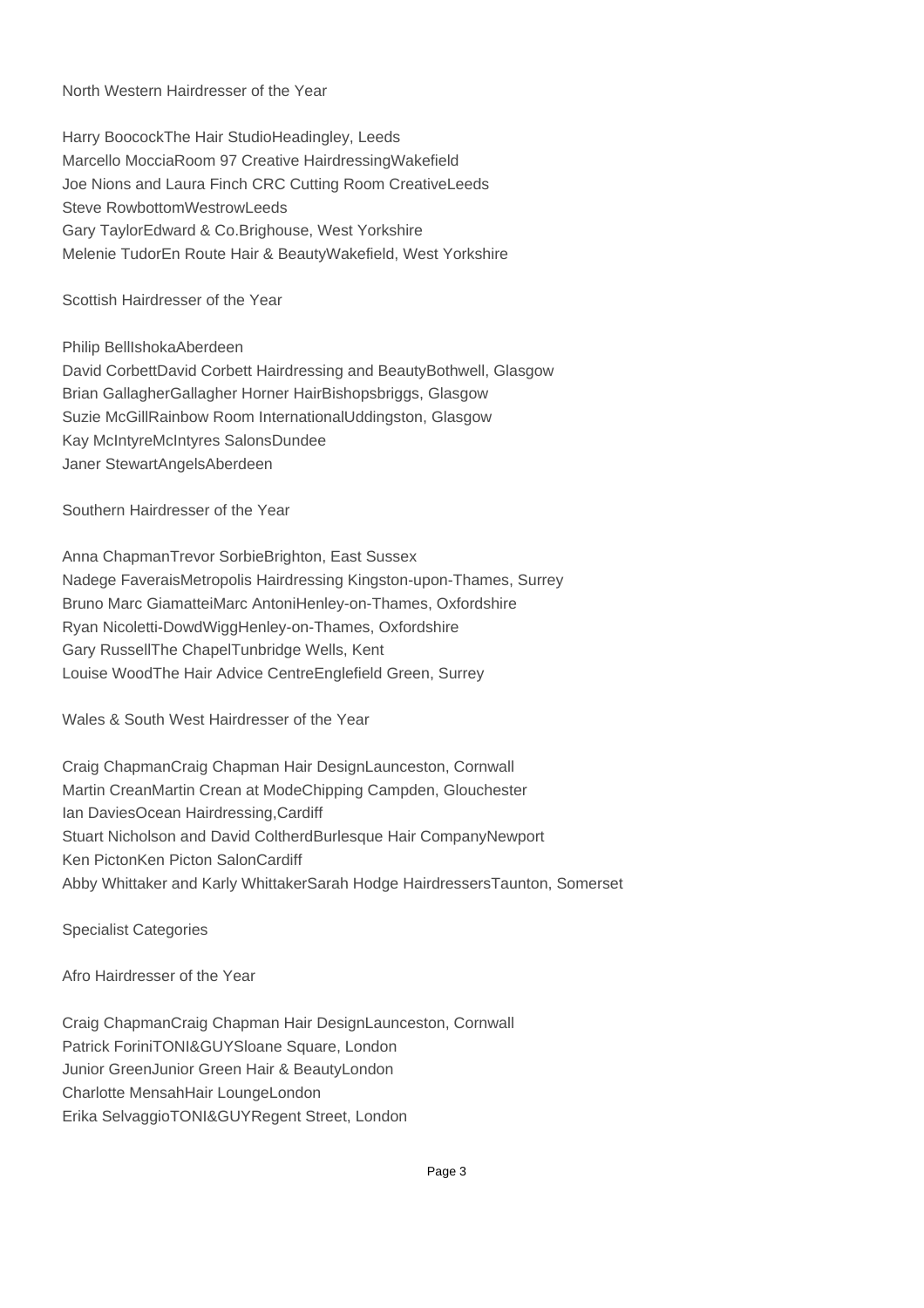Jamie Stevens Jamie Stevens Hair London

Artistic Team of the Year

Angels Aberdeen Hooker & Young Seaham L'Attico, London London Marc Antoni Henley-on-Thames Mark Leeson Hair Body & Mind Mansfield Rush Hair Croydon TONI&GUY London

Avant Garde Hairdresser of the Year

Ceri Cushen Metropolis Hairdressing Kingston-upon-Thames, Surrey Robert Masciave Metropolis Hairdressing Kingston-upon-Thames, Surrey Skyler McDonald seanhanna Putney, London Indira Schauwecker TONI&GUY Covent Garden, London Adam Szabo and Mai Ha Trevor Sorbie Covent Garden, London Anne Veck Anne Veck Salons Oxford

Men's Hairdresser of the Year

David Corbett David Corbett Hairdressing and Beauty Bothwell, Glasgow Tracey Devine Angels Aberdeen Gary Gill Monroe Hairdressing Leatherhead, Surrey Peter Prosser Peter Prosser Hereford, Herefordshire Jamie Stevens Jamie Stevens Hair London Ross Strong D&J Ambrose Pinner, Middlesex

Newcomer of the Year

Jonathan Andrew Jamie Stevens Hair London Charles Douek Royston Blythe Compton, Wolverhampton Petros Mairoudhiou Trevor Sorbie Covent Garden, London Tamsin Pape Edward & Co. Brighouse, West Yorkshire Ryuta Saiga TONI&GUY Sloane Square, London Kieran Tudor D&J Ambrose Pinner, Middlesex

Schwarzkopf Professional British Colour Technician of the Year

Francesco Fontana TONI&GUY Sloane Square, London Becci Giacopazzi Marc Antoni Henley-on-Thames, Oxfordshire Gary Hooker and Michael Young Hooker & Young Gosforth, Newcastle Mark Leeson Mark Leeson Hair Body & Mind Mansfield, Nottinghamshire